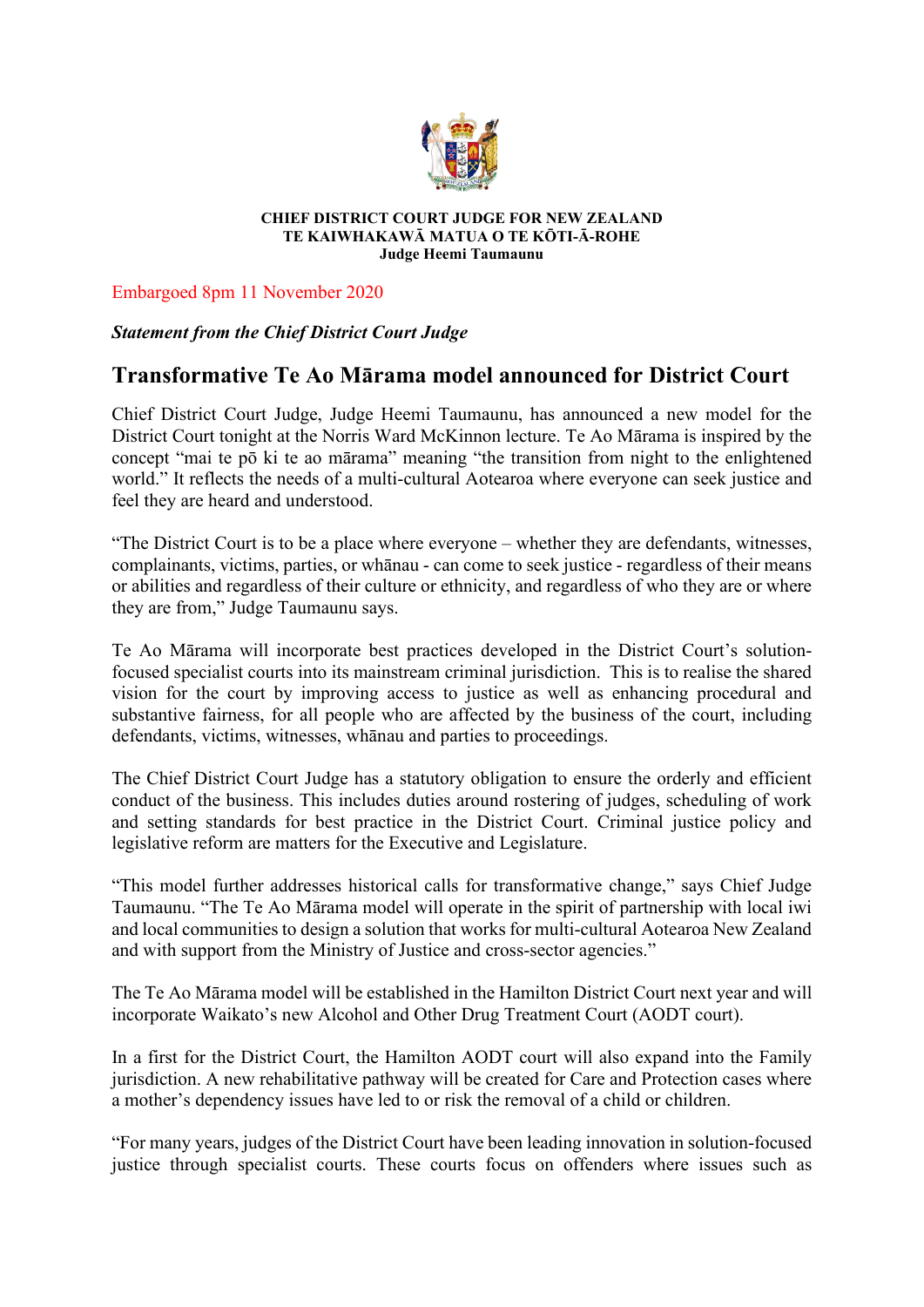addiction, homelessness, cultural disconnection and poor mental health, among others, are driving or contributing to their offending."

"The reports commissioned by Government over time have also helped shape our understanding of the issues in front of us."

"The specialist courts share common features of the tailored, community approach pioneered in the Youth Court and its Rangatahi courts, as well as in the AODT courts in Auckland and Waitakere. Now is the time to leverage this progress and apply best practice across the entire District Court."

Chief Judge Taumaunu says addressing underlying causes of offending, not just the offending, will mark a general shift in the District Court.

"The Te Ao Mārama model will have a strong focus on procedural fairness to help ensure all those in court are engaged, understand the process and leave feeling heard and understood.

"This includes adopting plain language and culture and processes that incorporate tikanga and te ao Māori. The specialist courts have shown us how to do this. It is the right thing to do for everyone affected by the business of New Zealand's biggest court."

The Chief Judge intends for Te Ao Mārama to be rolled out to all District Court locations. The initiative is within existing legal frameworks and does not require law change.

The model for Te Ao Mārama will be developed in partnership with local iwi and local communities. Key features will include:

- Focus on social, psychological, emotional and physical underlying causes of crime
- Referral pathways for tailored rehabilitation or treatment
- Wider community, iwi and stakeholder involvement in court
- Heightened interagency coordination
- Use of plain language in court
- Kaupapa Māori approaches in the mainstream
- Exploration of a new Kaitakawaenga (coordinator) role between the court, participants and services
- Greater use of cultural speakers through s 27 of the Sentencing Act.

## **ENDS**

### **Background**

Further detail on Te Ao Mārama, including a media release from the Principal Family Court Judge, is available on the [District Court](https://www.districtcourts.govt.nz/media-information/media-releases/) website.

The Hamilton launch of te Ao Mārama will position the new AODT court as a specialist stream within the broader Te Ao Mārama framework. The wider model will provide a degree of early assessment of all entrants to the District Court for any underlying drivers of offending, plus their ability to understand court processes and language, irrespective of whether they are referred to the more intensive AODT court. The model will also include the separation of vulnerable young adults from older age groups to help assess and cater for individual needs,